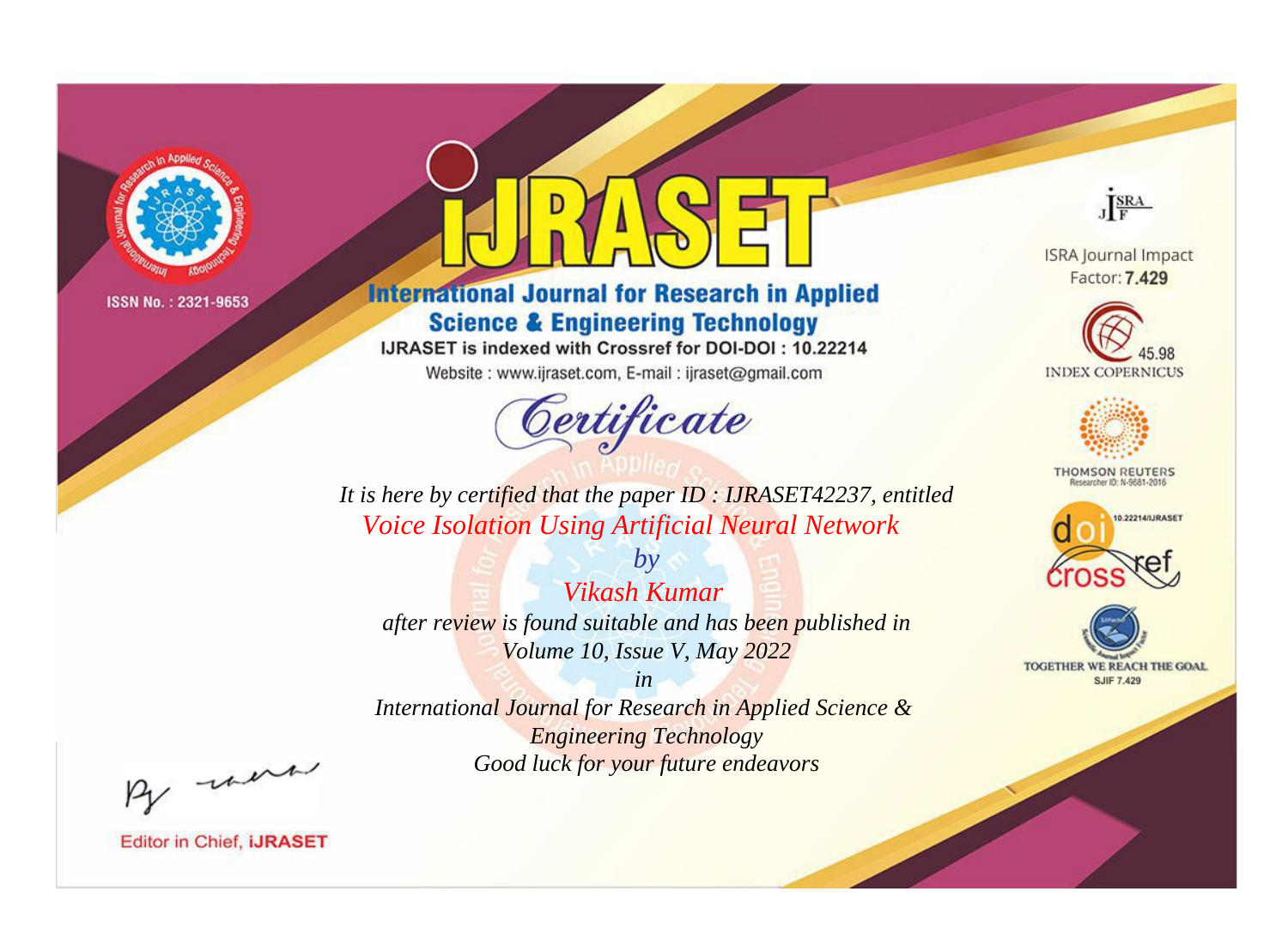

# **International Journal for Research in Applied Science & Engineering Technology**

IJRASET is indexed with Crossref for DOI-DOI: 10.22214

Website: www.ijraset.com, E-mail: ijraset@gmail.com



JERA

**ISRA Journal Impact** Factor: 7.429





**THOMSON REUTERS** 



TOGETHER WE REACH THE GOAL **SJIF 7.429** 

It is here by certified that the paper ID: IJRASET42237, entitled **Voice Isolation Using Artificial Neural Network** 

 $b\nu$ **Shivam Kumar Gupta** after review is found suitable and has been published in Volume 10, Issue V, May 2022

 $in$ International Journal for Research in Applied Science & **Engineering Technology** Good luck for your future endeavors

By morn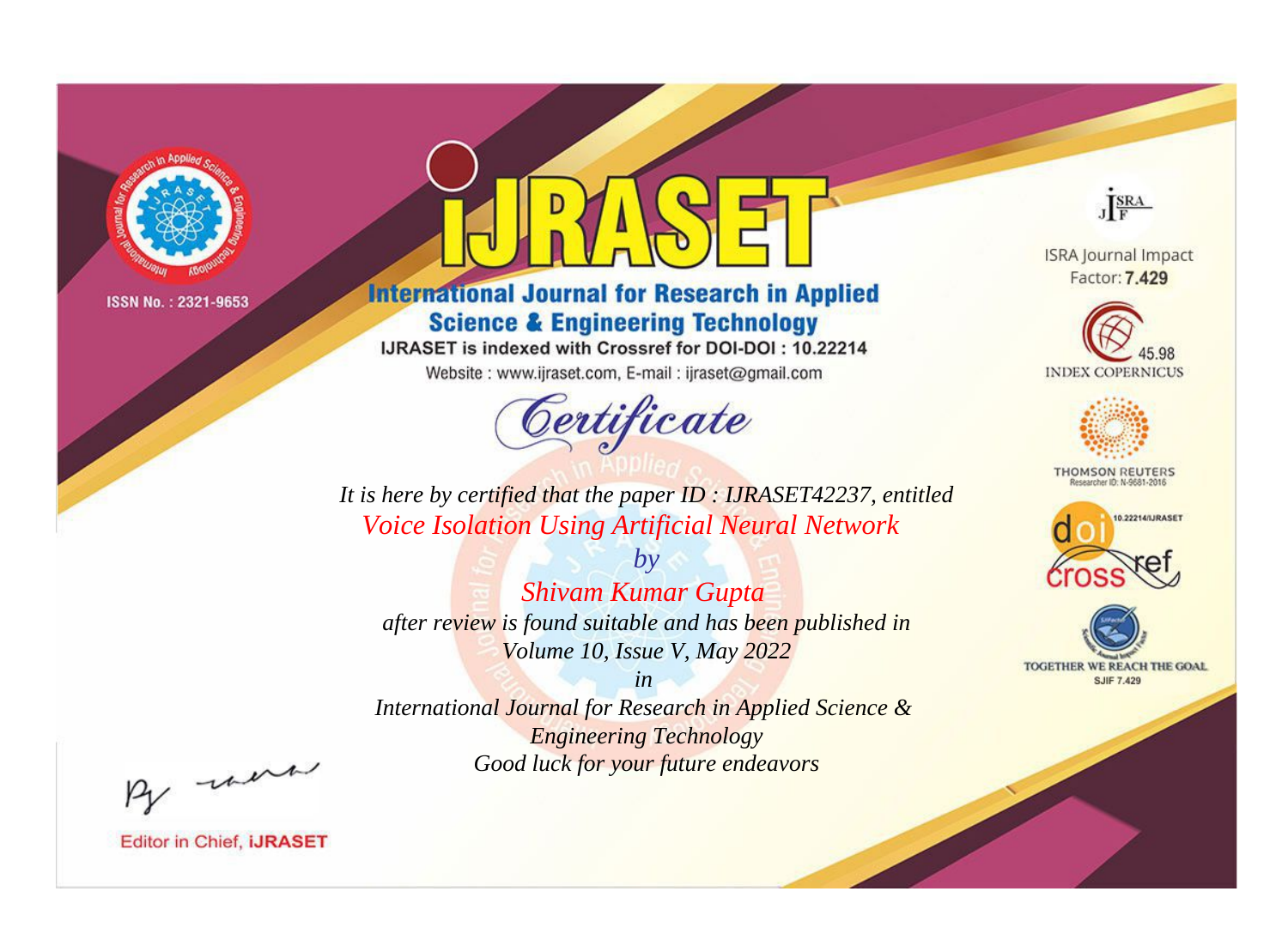

# **International Journal for Research in Applied Science & Engineering Technology**

IJRASET is indexed with Crossref for DOI-DOI: 10.22214

Website: www.ijraset.com, E-mail: ijraset@gmail.com



JERA

**ISRA Journal Impact** Factor: 7.429





**THOMSON REUTERS** 



TOGETHER WE REACH THE GOAL **SJIF 7.429** 

*It is here by certified that the paper ID : IJRASET42237, entitled Voice Isolation Using Artificial Neural Network*

*by Harsh Sharma after review is found suitable and has been published in Volume 10, Issue V, May 2022*

*in* 

*International Journal for Research in Applied Science & Engineering Technology Good luck for your future endeavors*

By morn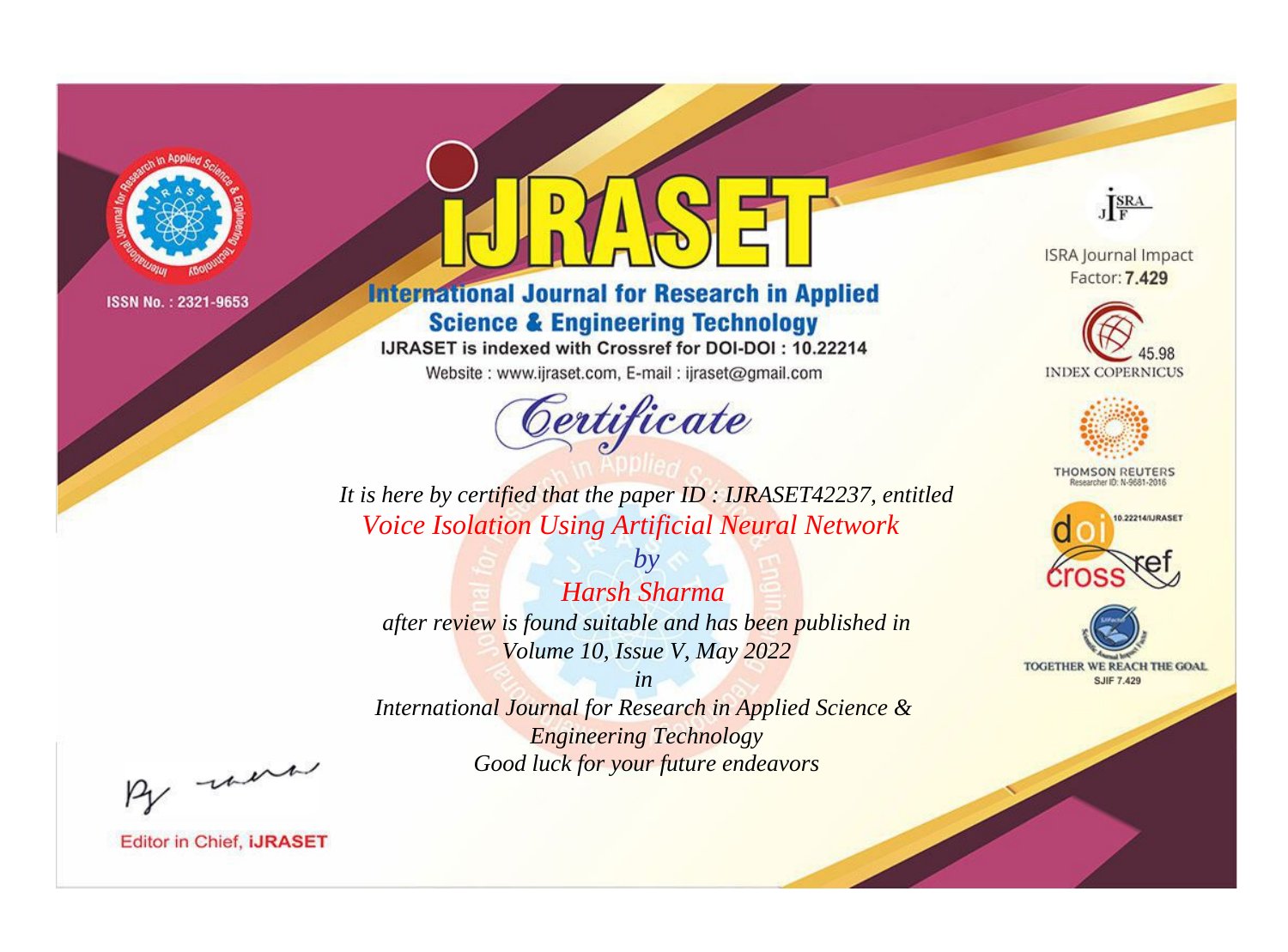

# **International Journal for Research in Applied Science & Engineering Technology**

IJRASET is indexed with Crossref for DOI-DOI: 10.22214

Website: www.ijraset.com, E-mail: ijraset@gmail.com



JERA

**ISRA Journal Impact** Factor: 7.429





**THOMSON REUTERS** 



TOGETHER WE REACH THE GOAL **SJIF 7.429** 

*It is here by certified that the paper ID : IJRASET42237, entitled Voice Isolation Using Artificial Neural Network*

*by Uchit Bhadauriya after review is found suitable and has been published in Volume 10, Issue V, May 2022*

*in* 

*International Journal for Research in Applied Science & Engineering Technology Good luck for your future endeavors*

By morn